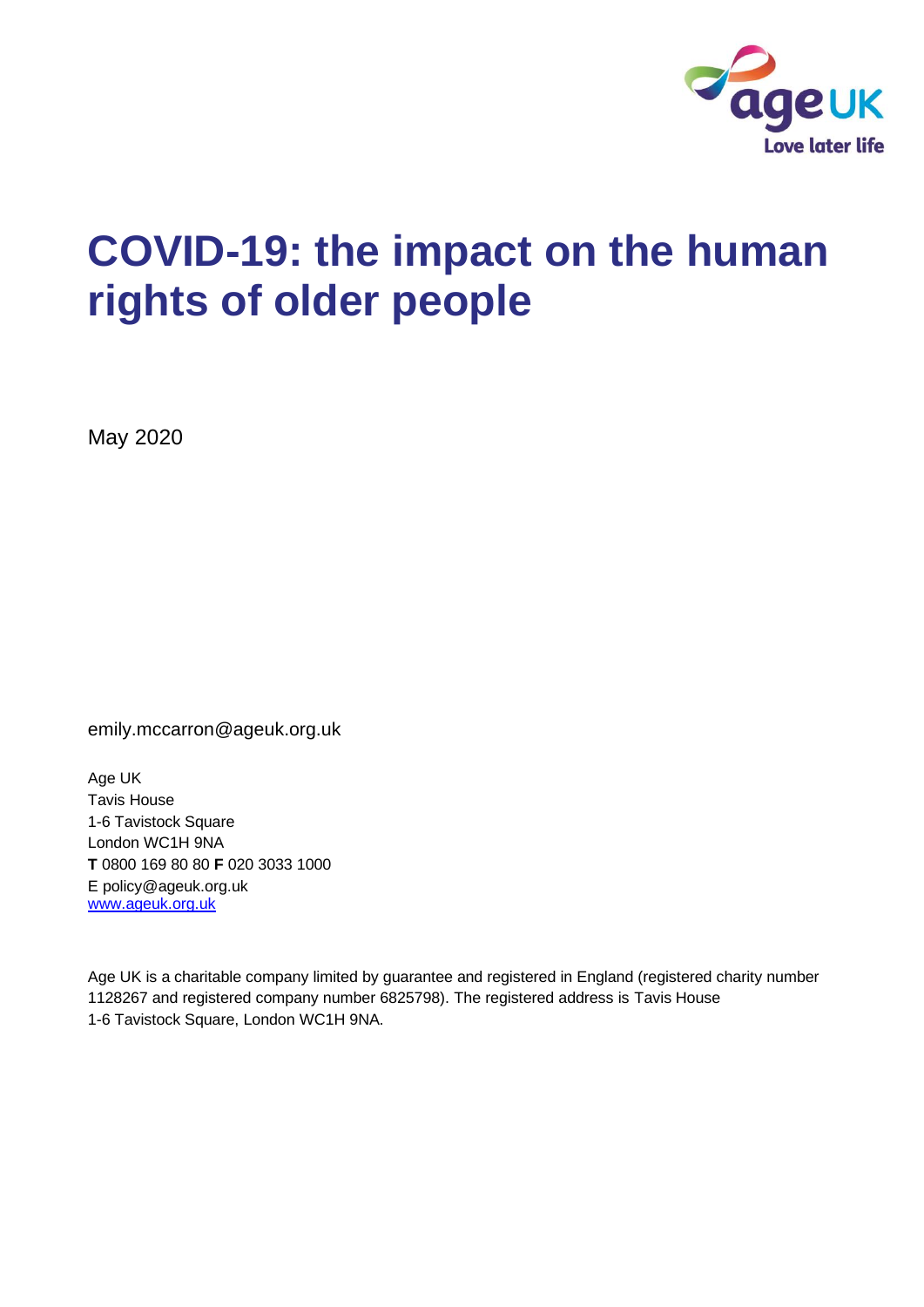## **1 Introduction**

- 1.1 The Government has called Covid-19 a major public health emergency and the most 'significant threat this country has faced for decades.' It is clear older people are very seriously affected by the virus. Hence, the most immediate issue they face during this pandemic is the risk of severe illness and death. Older people in need of care and support have been rendered acutely vulnerable by virtue of their circumstances, and there have been high numbers of death arising from Covid-19.
- 1.2 In addition to the loss of life, the human rights issues facing older people that have arisen during this pandemic include:
	- The use of 'blanket' policies being applied to older people, including DNAR orders for care home residents or policies around hospital transfer and admission.
	- Older people not accessing healthcare for chronic or long-term health conditions when they need it for fear of overburdening the NHS or contracting coronavirus.
	- Access to the help, care and support that many older people need to sustain their health and wellbeing with specific challenges faced by older people in residential settings, those who live alone and older people who receive care at home.
	- With lockdown measures in place, older people are also at increased risk of domestic and institutional abuse, and the use of restrictive measures that deprive them of their liberty.
	- Access to food shopping, medicines and other necessary services including banking during the pandemic has been a huge source of difficulty and anxiety for many older people in both the 'shielded group', and for those older people who have a health condition that increases their vulnerability.
- 1.3 It is clear the response from Government and across public services has had, and will continue to have, a profound impact on almost all aspects of older people's lives. Therefore it is vital that older people are given appropriate consideration in current and future plans, and that we take particular care to balance the desire to safeguard the health of those at greatest risk, the impact of wider risk reduction or containment strategies on the older population and the human rights of older people. In getting that balance right, we must guard against unwarranted age-based policy approaches and direct or indirect age discrimination. However, the Covid-19 pandemic poses distinct threats to the equal enjoyment of human rights by older persons. Older persons have the same rights as others, and these must be equally protected during the pandemic.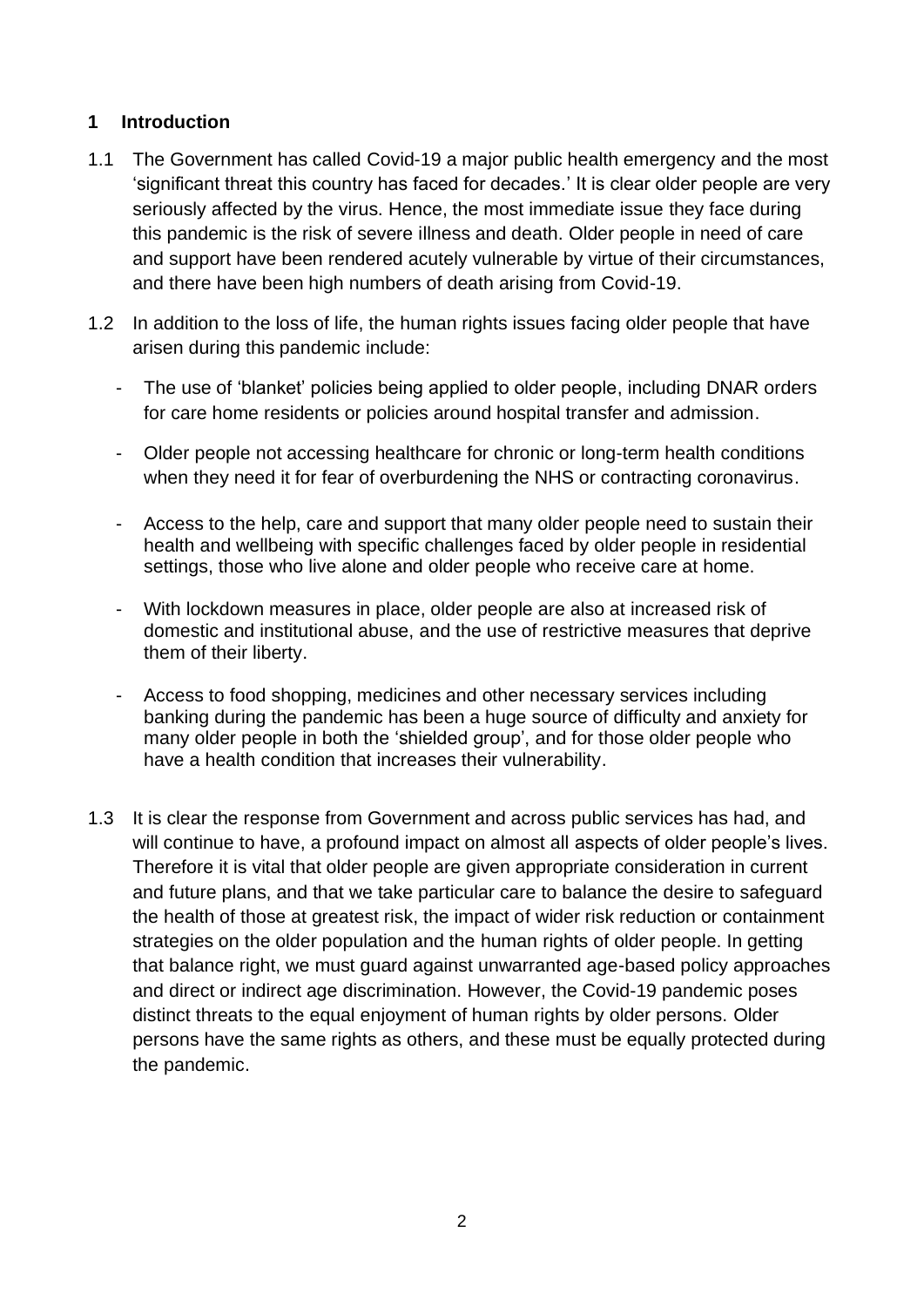1.4 Age UK is a national charity that works with a network of partners, including Age Scotland, Age Cymru, Age NI and local Age UKs across England, to help everyone make the most of later life, whatever their circumstances. In the UK, the charity helps more than seven million older people each year by providing advice and support. It also researches and campaigns on the issues that matter most to older people. Its work focuses on ensuring that older people have enough money; enjoy life and feel well; receive high quality health and care; are comfortable, safe and secure at home; and feel valued and able to participate.

### **2 Access to healthcare and treatment**

- 2.1 There is a rapidly growing body of evidence that people over 65 are both at greater risk of experiencing severe symptoms and have a lower likelihood of recovery from Covid-19; with the oldest age groups, older men and those living with cardiovascular and respiratory conditions being those at greatest risk. <sup>i</sup> There is growing concern that older BAME people are disproportionately represented in hospital cases and fatalities; and it is clear that older people in need of care and support – whether at home or in a care home – have been rendered exceptionally vulnerable by virtue of their circumstances.
- 2.2 For older people across the country with chronic or long-term health conditions the impact of the pandemic has the potential for devastating consequences. We know that many older people are not accessing healthcare when they need it for fear of overburdening the NHS or contracting coronavirus. Recent data shows that A&E attendances have dropped by 29% and admissions by 23% compared to 2019.<sup>ii</sup> At the same time, the number of people attending hospital for a suspected heart attack has halved, while there has been a 75% drop in urgent cancer referrals from GPs, as people put off seeking help.<sup>iii</sup>
- 2.3 The data is now showing a significant number of 'excess deaths' in all settings from recent weeks. In the nine weeks to  $8<sup>th</sup>$  May 2020, there were an estimated 45,777 excess deaths of which only 35,044 (77%) had been identified as Covid-19 fatalities.<sup>iv</sup> Ninety three per cent of Covid-19 deaths were of people aged 60 and over. While we would expect a proportion to be unrecognised Covid-19 fatalities, many will be indirect deaths resulting from real or perceived barriers to accessing urgent care services. The impact of quarantines, lockdowns, and physical distancing measures on people with chronic or serious conditions should be evaluated and their access to necessary health treatment, including medicines must be guaranteed.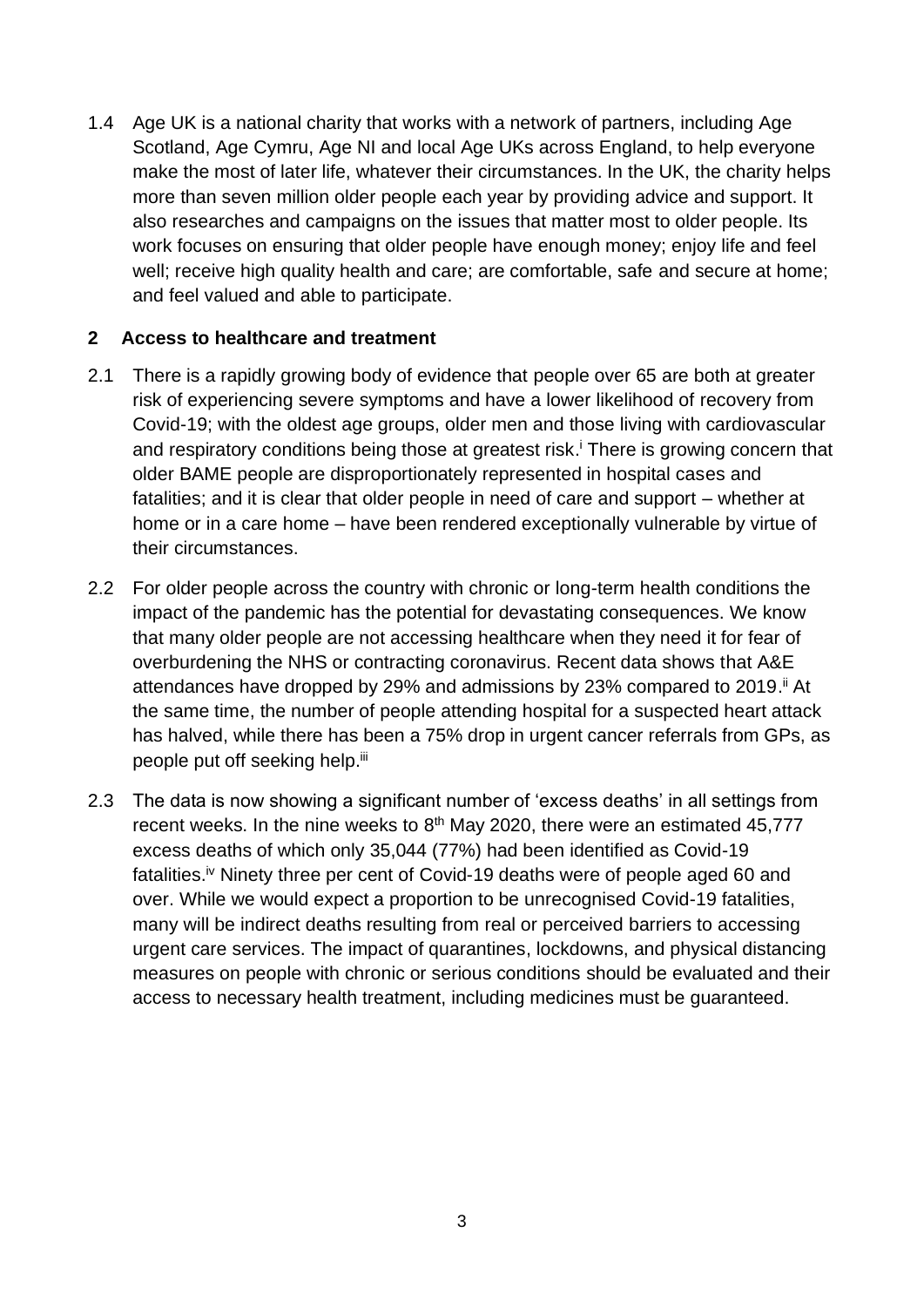- 2.4 Age UK has also seen a deeply concerning rise in 'blanket' policies being applied to older people. Notable examples include DNAR orders for care home residents or policies around hospital transfer and admission. That someone is in need of care and support, in a care home or their own home, should not be used as a proxy for their health status, nor blanket policies applied - for example, over whether they should be admitted to hospital. To make such decisions without considering either an older person's needs or their capacity to benefit from treatment would be discriminatory and unfair. Blanket policies, especially those based on chronological age, have no place in decisions about treatment and care.
- 2.5 We are pleased that Government and NHS England have made clear that such approaches are unacceptable. However, we are aware that certain policies and practices persist locally. Everyone, without exception, has the right to life-saving interventions and all persons have the right to expect that decisions will be solely based on relevant medical information, individually assessed need, and taking into account their own wishes and preferences. While there is a well understood relationship between advancing age, frailty, and comorbidity, which reduces the chance of surviving intensive medical intervention, age alone should never be a criterion for medical triage.

### **3 Social care**

- 3.1 The lockdown has also affected access to the help, care and support that many older people need to sustain their health and wellbeing. In some instances, older people have lost their usual networks of informal support or have decided to discontinue their domiciliary care services to avoid the risk of infection, leaving them struggling to manage essential tasks, including personal care. In others, informal carers, many of whom are women, have been left to carry a greater burden of care with reduced access to health care professionals and other services or forms of support.
- 3.2 The Coronavirus Act 2020 which received Royal Assent last month means that many duties contained in the Care Act 2014 have been temporarily suspended, enabling local authorities to temporarily stop or reduce the support someone received. Some local authorities have now acted on those powers. Many of those who rely on care and assistance at home and in the community to cover daily tasks may now be left unattended. We remain worried that removing support perceived to be 'low level', such as help with cooking, risks tipping older people into greater need.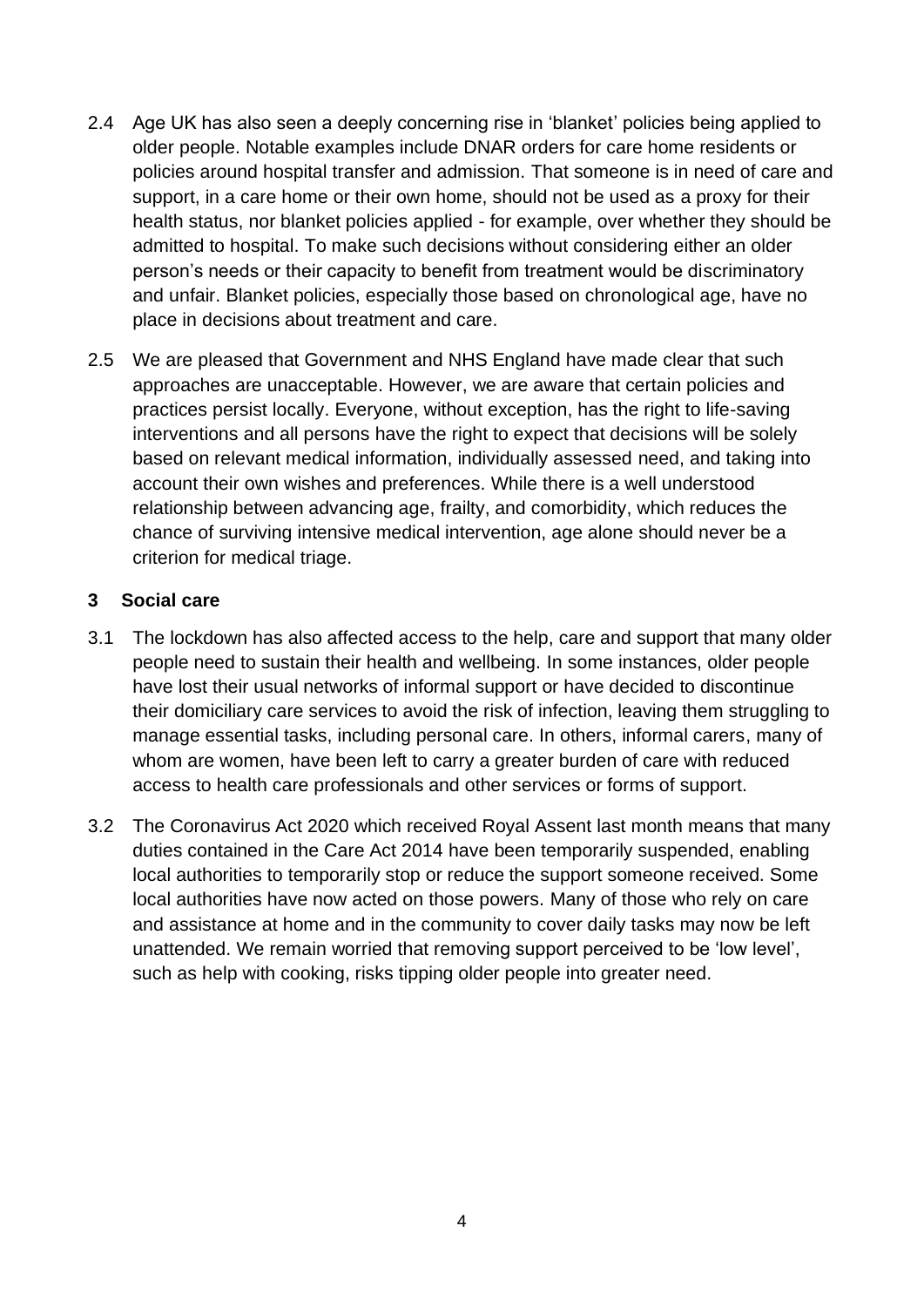3.3 However, our overwhelming concern is the crisis unfolding in care homes and domiciliary care services. The vast majority of older people in need of care and support will be living with multiple long-term conditions and frailty and are amongst the most vulnerable to the effects of this virus. They are also rendered more vulnerable by virtue of their circumstances. Nearly all will be receiving intimate personal care with no possibility of social distancing; and in the case of care homes, residents are living in group settings where the virus can easily spread. Care homes have seen an unprecedented level of deaths overall throughout the period of this crisis. There were  $46\%$  (23,136) more deaths in care homes in 2020 to 1<sup>st</sup> May than in the same period in 2019 and 12,526 officially recorded deaths attributable to Covid-19.<sup>v</sup>

# **The number of deaths of care home residents, England and Wales, from 28 December 2019 to 1 may 2020, registered up to 9 May 2020**



Source: Office for National Statistics, May 2020<sup>vi</sup>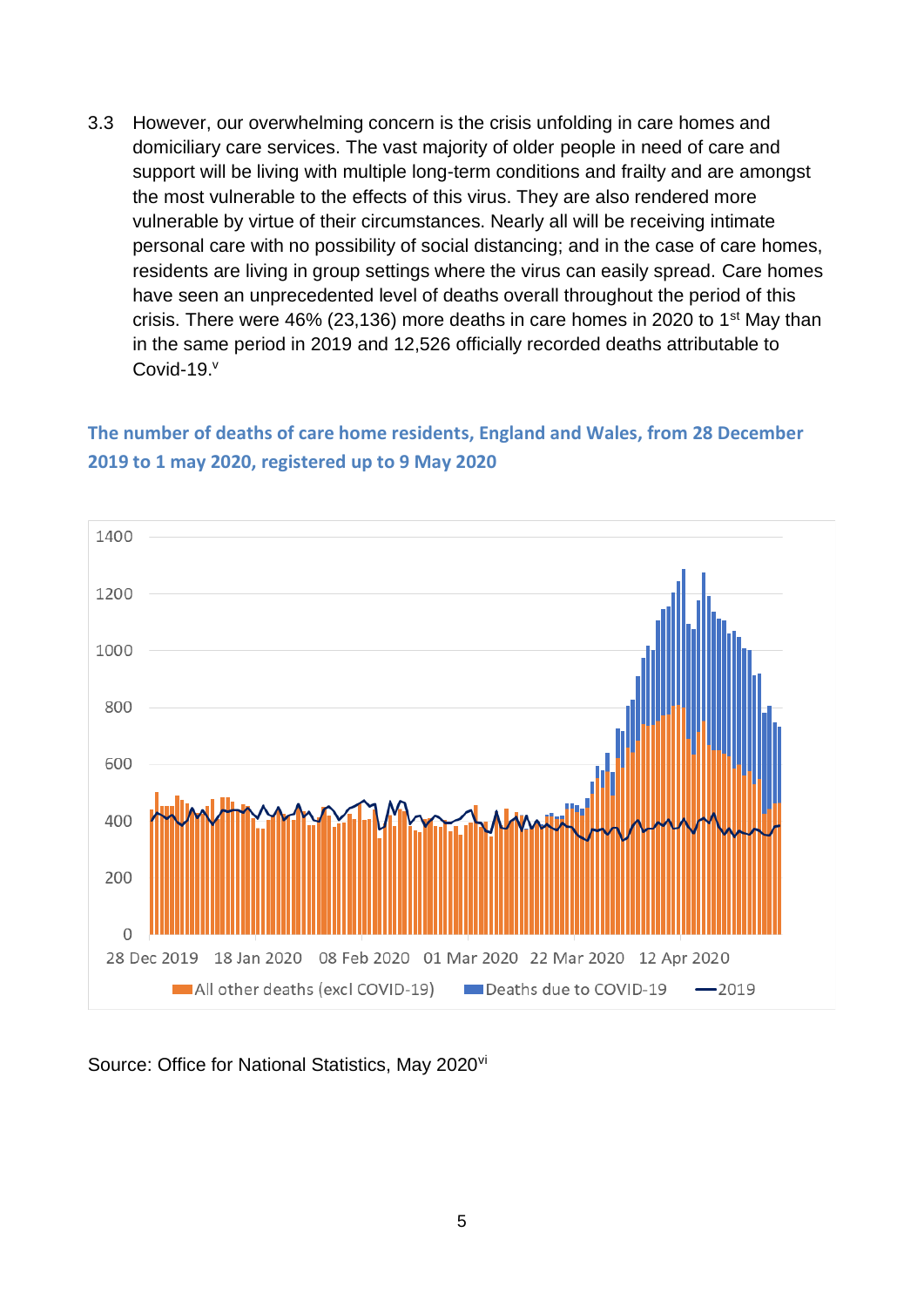- 3.4 Early decisions taken by Government to restrict testing of staff and residents amid growing reports that frailer older people present more 'atypical' symptoms meant that cases of Covid-19 in care homes went unrecognised in the early stages of the pandemic. The collection of data on care home deaths has now improved although problems with testing may still be leading to Covid-19 being under-reported on death certificates. Lack of access to PPE for care staff and testing for both carers and older people have no doubt played a role in the rapid spread of cases. Other challenges include concerns about timely access to relevant information and guidance, access, escalation, and discharge policies put in place by some NHS services and staff shortages. There are important questions as to whether Government has provided sufficient or rapid enough support to protect the lives of older people receiving care.
- 3.5 Care homes are now under immense pressure to protect residents who are at particular risk of contracting Covid-19. Some people who will have the mental capacity may agree to temporary restrictions on their liberty that is, 'self-isolate' for their own safety. However, we know that older people experiencing cognitive decline and lacking mental capacity, are confused and scared at being subject to new restrictions on their freedoms so any such restrictions must be necessary and proportionate. The use of physical and chemical restraint must comply with the Mental Capacity Act 2005 and the Deprivation of Liberty Safeguards process.
- 3.6 Many care homes have implemented a 'no visitor policy'. In exceptional circumstances, such as where a care home resident is nearing the end of their life, next of kin can visit. However, we know that with the pressures facing care homes, family members are not always able to visit or even speak to care home residents, even when they are at the end of life. This is made worse where family members have little or no access to the internet.
- 3.7 The needs of older prisoners, who are particularly vulnerable to contracting Covid-19, because of their age and overall health, must be recognised. The psychological and physical impact on older prisoners of being socially isolated in their cells, particularly for those prisoners with dementia, must be considered.
- 3.8 Continued monitoring of the situation in prisons and care homes during the Covid-19 pandemic is essential. The Care Quality Commission should intervene, if necessary, to protect individual rights.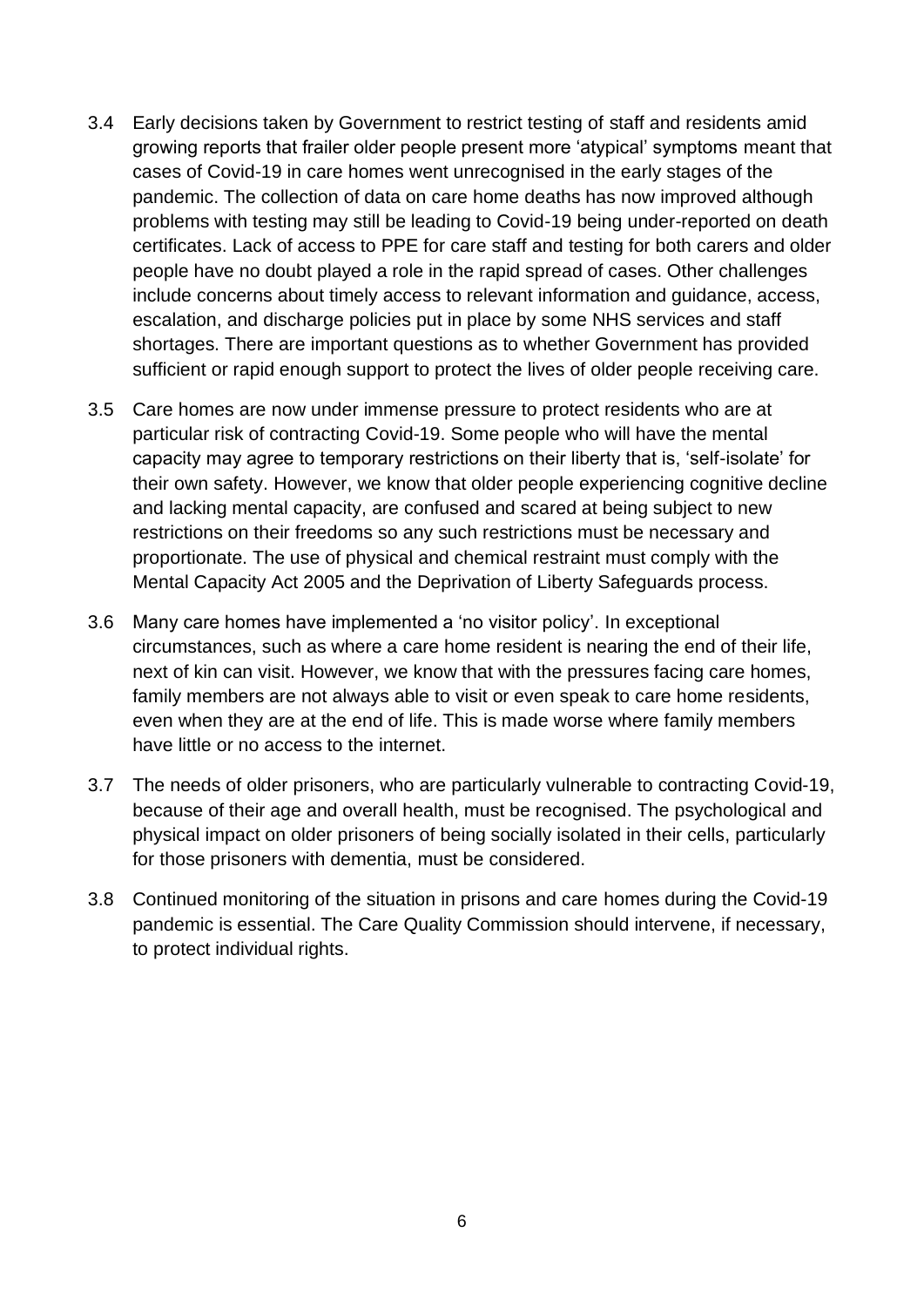## **4 The impact of lockdown**

- 4.1 The implementation of 'lockdown' has had a wide-ranging impact on older people. Enforced isolation has exacerbated many of the existing challenges older people face in accessing essential goods and service. There are also worrying, if not surprising, signs that there are rising levels of loneliness and a growth in poor mental and physical wellbeing amongst older people.
- 4.2 Before the start of this pandemic there were already around 1.4 million older people who often felt lonely.<sup>vii</sup> 17 per cent of older people reported being in contact with others less than once a week and for 11 per cent of people this was less than once a month.<sup>viii</sup> 2.8 million older people also live alone.<sup>ix</sup>
- 4.3 We are seeing clear signs that levels of loneliness are increasing during this period and, with it, the consequences for people's mental and physical wellbeing. Since the start of the pandemic we have seen a 31 per cent increase in demand for Silver Line alone. Calls to our information and advice line also lay bare the toll on older people's health. A growing number of people are expressing feelings of loneliness, anxiety, and depression, as well as increasingly talking about the consequences for their physical health. We are seeing worrying signs that malnutrition, frailty, and falls are on the rise.
- 4.4 There is a significant risk that social distancing measures will further isolate those older people, particularly older women, who are suffering domestic abuse. Such abuse victims are likely to be dependent on the person abusing them financially or for their care and will face in addition to fear, barriers to reporting this abuse such as lack of physical and mental capacity and a lack of access to digital or other services. The needs of older people who are at risk of experiencing domestic abuse must be considered as part of the Government's response to the pandemic.
- 4.5 While many people have embraced online forms of social engagement, hobbies and physical activity, there are still 3.6 million people over the age of 70 who are not online. And while many of us have made the most of online opportunities, these are unlikely to fully compensate for the severe disruption to older people's routines, social networks, and coping strategies.
- 4.6 Older people, and particularly those shielding or at high risk, are advised to sustain social distancing measures for a lengthy period. There is a significant risk that people's social networks and support systems will be irreparably damaged. There is also a high risk that people who lose mobility or develop frailty over this period will not regain that physical function.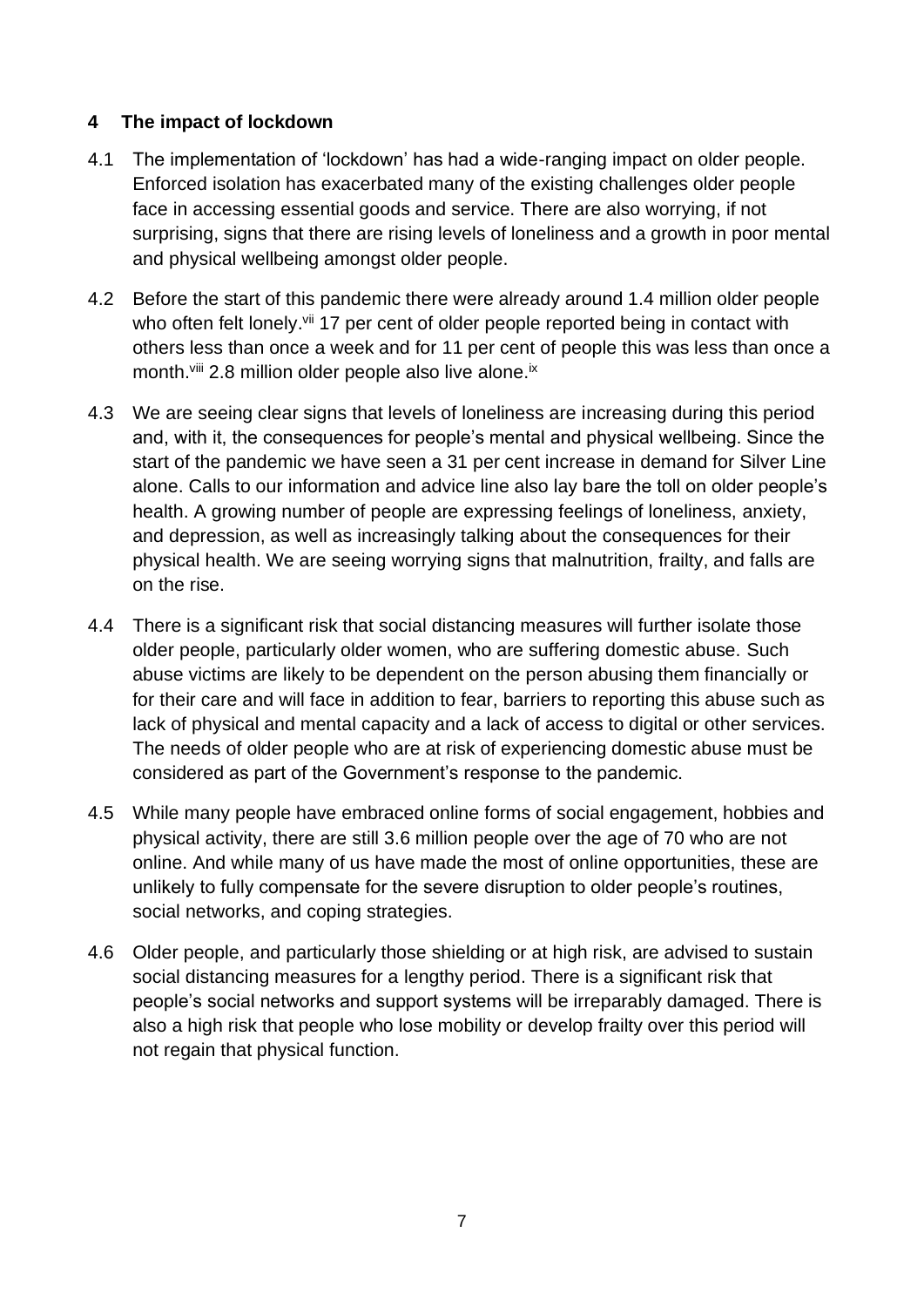- 4.7 Access to food shopping, medicines and other necessary services including banking during the pandemic has been a huge source of difficulty and anxiety for many. There are now approaching two million people in the 'shielded group', many of whom will be older people, as well as large proportions of the older population who will have a health condition that increases their vulnerability. Many within those groups are also living alone or caring for others. Age UK, through both our services and information and advice work, has seen a massive rise in demand for assistance and support. There are also a growing number of people contacting the Charity expressing concern that their supplies of food, cash and other essential goods have been exhausted and they do not know how they will be able to get more.
- 4.8 Formal schemes to provide support have had some success in mitigating the effects, however vulnerable older people are still falling between the cracks of different initiatives or have yet to receive the help they need. Services need to be joined up and co-ordinated so that support reaches all those in need, particularly those who are isolated and not connected online.
- 4.9 With large numbers of older workers losing their jobs, or not being eligible for furlough, there is already likely to be a significant impact on older people's finances and longer-term career prospects. Many people are encountering difficulties with returning to work, because of fear about contracting the virus, bad employment practices, or simple confusion about how the new absence processes operate. There is some emerging evidence of employers discriminating against employees because of their age, which is unacceptable. The impact of Covid-19 on the economy is also causing pension funds to suffer significant losses. The impact of Covid-19 on the income of older persons and the drop in living standards that might ensue must be considered.

## **5 Older people around the world**

- 5.1 Internationally, there has been an increase in discriminatory policies based on age, including triage protocols that use arbitrary age criteria as the basis for allocating scarce medical resources, and a rise in the number of reported cases of neglect of older persons living in institutional settings in many countries, and the failure to provide them with necessary health, social and palliative care.
- 5.2 The UK Government must send a strong message to its UN agency and Member State partners that it does not stand for the erosion of the rights of older persons that is taking place in response to Covid-19 around the world. Now, more than ever before, a UN convention on the rights of older persons is needed to articulate clearly that older people are valued equally in society.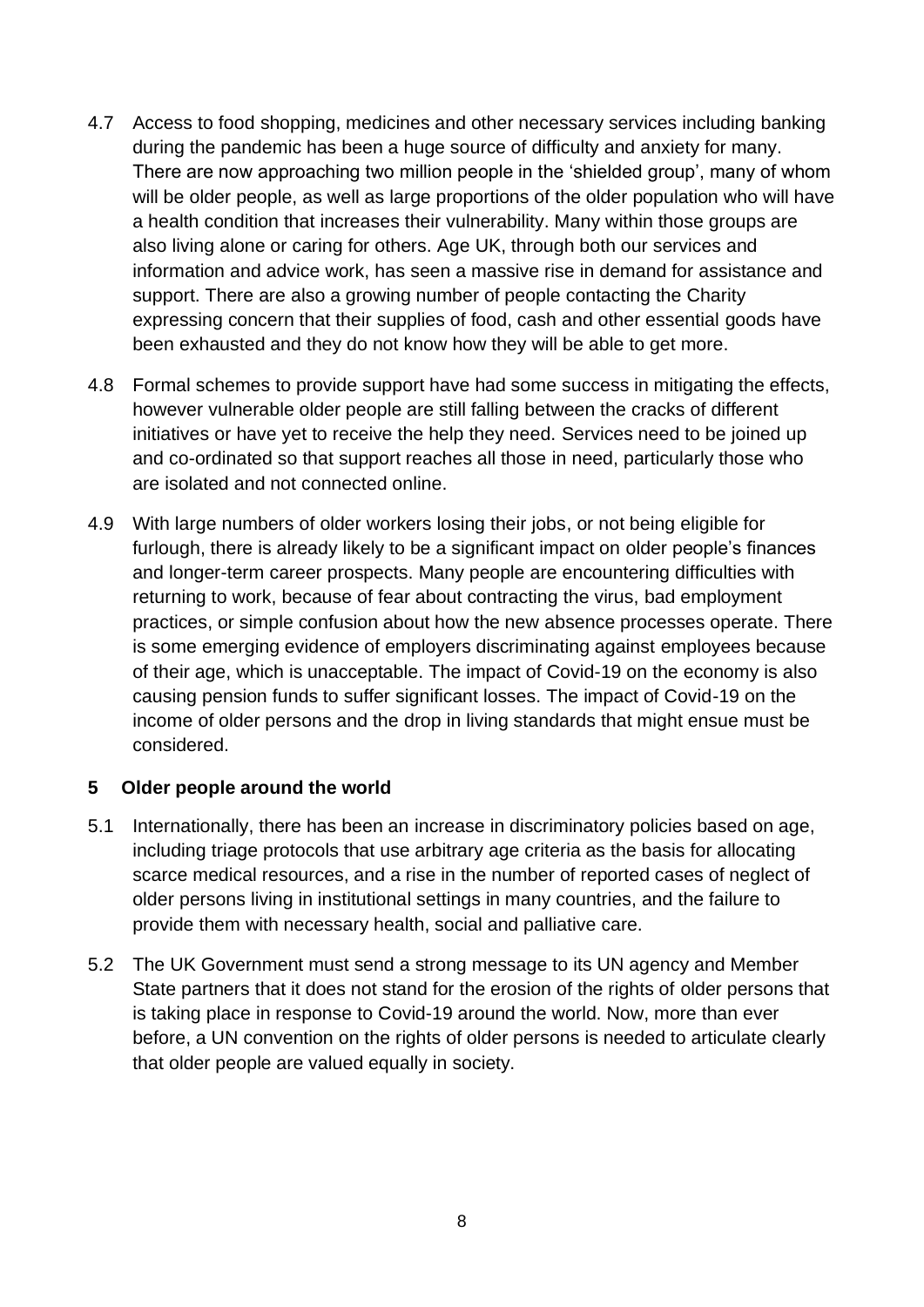## **6 Looking ahead**

- 6.1 Government has been clear that some level of social distancing will be the 'new normal' for a considerable period of time while they balance measures to resume as much economic and social activity as possible with some level of continuing measures to suppress the reproduction rate of the virus. This will inevitably lead to some difficult decisions and trade-offs between the combinations of activities that could resume while keeping overall social contact within safe limits.
- 6.2 At the same time, Government will need to continue to take steps to safeguard the health and lives of those who are most vulnerable. Yet given the time scales involved, this ambition must also balance the risks between different types of harm that may arise. While the virus itself poses clear risks to vulnerable individuals, the impact on people's mental and physical health, their financial wellbeing and social participation must also come into the equation.
- 6.3 We accept there are no easy answers. However, there are a number of principles that should be applied to decision-making moving forward:
	- Measures designed to reduce overall levels of social contact (and therefore reproduction of the virus) should not discriminate against any part of the population. For example, mandatory social distancing measures based on age (or any other characteristic) would not be acceptable.
	- Mandatory measures (or their enforcement) should not place a disproportionate burden on any one part of society, recognising that pre-existing challenges or inequalities can a major effect on the severity of their impact.
	- Measures intended to safeguard the health of vulnerable individuals must be proportionate, balanced and protect their individual rights. Ultimately people must reserve the right to decide on the acceptable level of risk for their individual circumstances.
	- People at high risk should have access to the right information and advice in order to make decisions about their health and lives, and the support they need in order to do so safely and well for the duration of the pandemic.
	- The lives and health of people who rely on essential services, including people living in care homes or receiving home care, informal carers and those in receipt of regular healthcare must be actively protected from the enhanced risk engendered by their circumstances.
	- At no time should blanket policies based on age be applied to individual decision making about treatment, care or access to services. Age should not be used as a proxy for the health status or vulnerability of any individual.